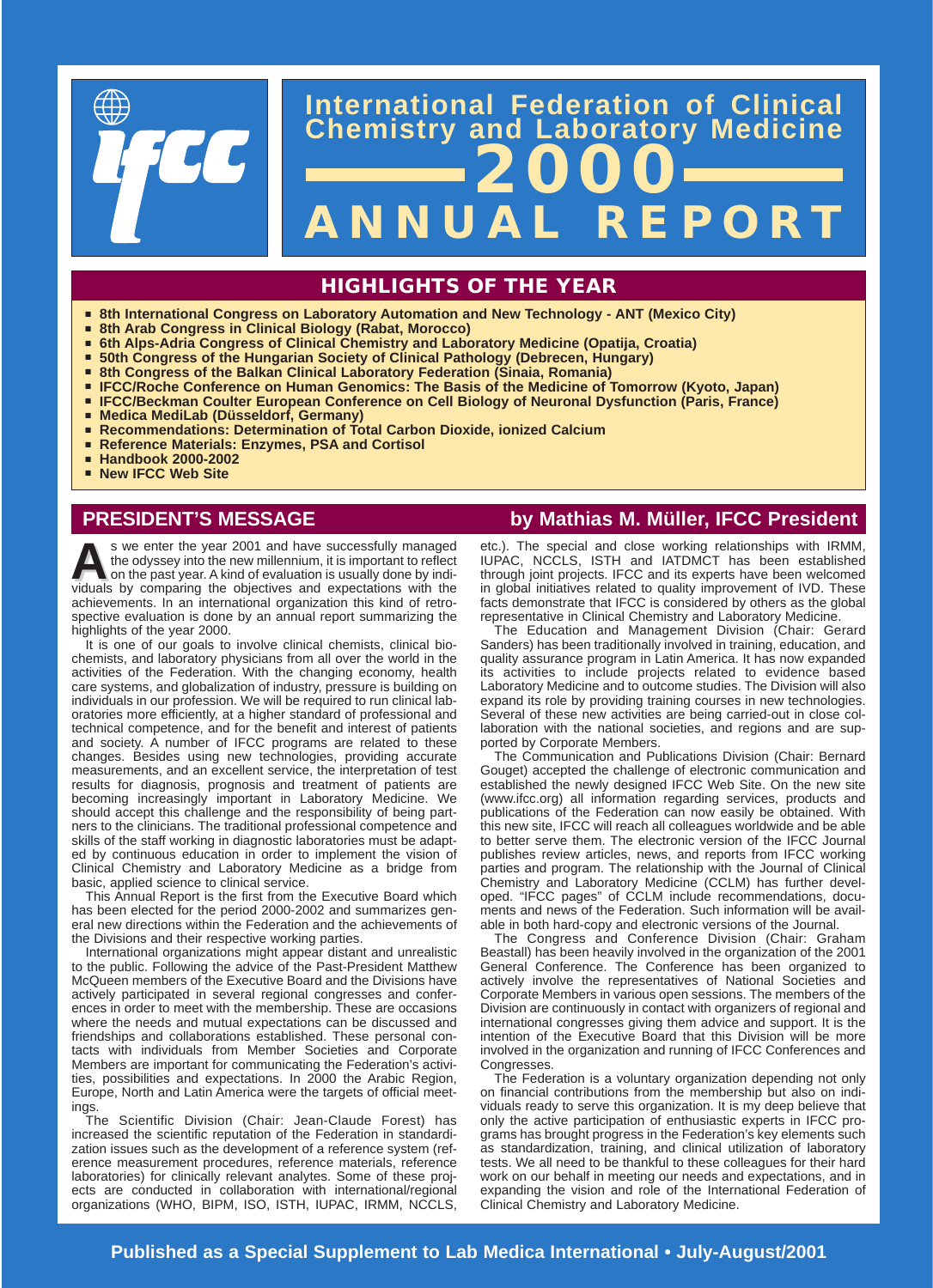## **EXECUTIVE BOARD (EB) ACTIVITIES**

### **Meetings**

EB met twice in 2000, in Rabat, Morocco and Captiva Island, United States. The meeting in Rabat was held immediately prior to the 9th Arab Congress on Clinical Biology and the meeting in Captiva Island was held in conjunction with the Board of Directors of the AACC. Holding the EB meeting at a national, regional or international conference such as the ACCB increases the contacts between EB members and clinical chemists from national societies.

At the meeting in Rabat, the President welcomed the members of the new EB and outlined issues he would like the Federation to focus on over the next few years – the main two being Standardization and Education. As an example, he suggested that invited lectures given on behalf of the IFCC, as at regional meetings, should be on topics of relevance to the Federation and highlight the work of the IFCC.

Two issues that were discussed was widening the Corporate Membership and that in many countries, large numbers of laboratory workers are not members of the IFCC Societies but of other professional bodies. Efforts would be made to attract Corporate members such as scientific publishers and biotechnology companies. It was also decided that for a company to be involved in an IFCC project they must be IFCC members and that one way to attract new members was to increase the number of affiliated members.

There was a meeting between the EB and the Board of the AFCB. The AFCB President described the Federation and stated that a very significant number of the Arab countries are now members of the IFCC. The main problems they face are financial and at times communications. Often the problem with funding prevents members from AFCB from attending Conferences. This is also a problem for other regional organizations which have developing countries as members.

The meeting in Captiva Island was important for two aspects. The EB had the opportunity to meet formally and informally with the Board of Directors of the AACC. The meeting with the AACC clarified many issues that had been of concern to both organizations. It was agreed that there would be further meetings and cooperation between the two organizations.

This last meeting in 2000 was also used to set the priorities for next year and to reflect these priorities in the budget. In order to have an overall view of the various programs conducted all chairs of the Divisions were present.

### **IFCC-IUPAC Relationship**

EB agreed that the formal relationship with IUPAC should be ended and this will be put to the members of IFCC by mail ballot so that the statutes can be changed accordingly. It was determined that cooperation with IUPAC would be along the same lines as with other International Organizations. The mail ballot changing the Statutes regarding IUPAC representation on the EB was passed by the majority of the 42 from a possible 78 National Societies who voted.

### **IFCC Office**

At the meeting in Rabat, organizational and administrative matters of the IFCC Office in Nancy were discussed extensively – new personnel was recruited. This seemed to be rationale since the expanding activities of IFCC needed to be supported. During the year it became obvious that a change in the way the IFCC Office operates was needed. EB and the Divisions stressed that the new possibilities of electronic communication with the membership must be used more professionally. It was envisaged that recommendations, documents, booklets etc. be made available for the international community. The Office needed to be more professionally oriented and able to support the volunteer officers by taking over more administrative tasks. Thus, the decision was made to ask for Expressions of Interest from National, Corporate Members and professional service organizations to form a partnership in order to carry the administrative functions of the IFCC Office and to support more actively the EB and the Divisions. Initial interest has been encouraging with a number of proposals being received. It is envisaged that in 2001 there will be a period of transition from the present Office in Nancy to the new IFCC Office provided and run by a Professional Service Provider.

### **Special Projects**

With the changes in molecular biology techniques (microarrays) the proper use of these findings becomes a greater challenge for the profession. Therefore a Task Force dealing with Ethics in Laboratory Medicine with special emphasis on Forensic DNA Fingerprinting and Serum and Tissue Banks was formed.

The EB decided that the IFCC should used its expertise to initiate a worldwide project of benefit to its members and society in general. The selected project is related to laboratory diagnosis and management of diabetes. A Task Force has been formed to organize a workshop during the General Conference where this global, interdisciplinary project will be launched.

### **Professional Scientific Exchange Program**

This program supports twinning between laboratories by supporting training and scientific work on an individual basis. In 1998 this program was founded so that young colleagues could participate in visits abroad. During 2000, 8 applications were received and 7 approved. Due to overlap from fellowships granted in 1999, a total of 8 visits abroad took place (long-term visit: 2, short-term visits: 6). The scholarship recipients came from Bulgaria, Croatia, India, Macedonia, Mexico, Turkey, Vietnam, and Zimbabwe. They were trained in laboratories in Austria, Australia, Belgium, France, Germany, UK, and USA. The topics and techniques dealt with during these visits were related to oxidized lipids, bone turnover and bone markers, influence of pesticides on gene expression, molecular biology techniques, and flow-cytometry. Several of the reports received so far have been published in eJIFCC.

### **Awards Committee**

The IFCC Awards program includes the following five awards: Distinguished Clinical Chemist and Distinguished International Services -- Henry Wishinsky Awards (sponsored by Bayer); Distinguished Contributions to Education Award (sponsored by Beckman-Coulter); Award for Evidence of Effectiveness of Laboratory Tests (sponsored by the European Diagnostics Manufacturers Association); and the Award in Advances in Critical Care Medicine (sponsored by Roche). The IFCC is grateful to these sponsors for their continuing sponsorship of these awards.

Members of the 2000-2002 Awards Committee are Chairman Carl Burtis (Vice-

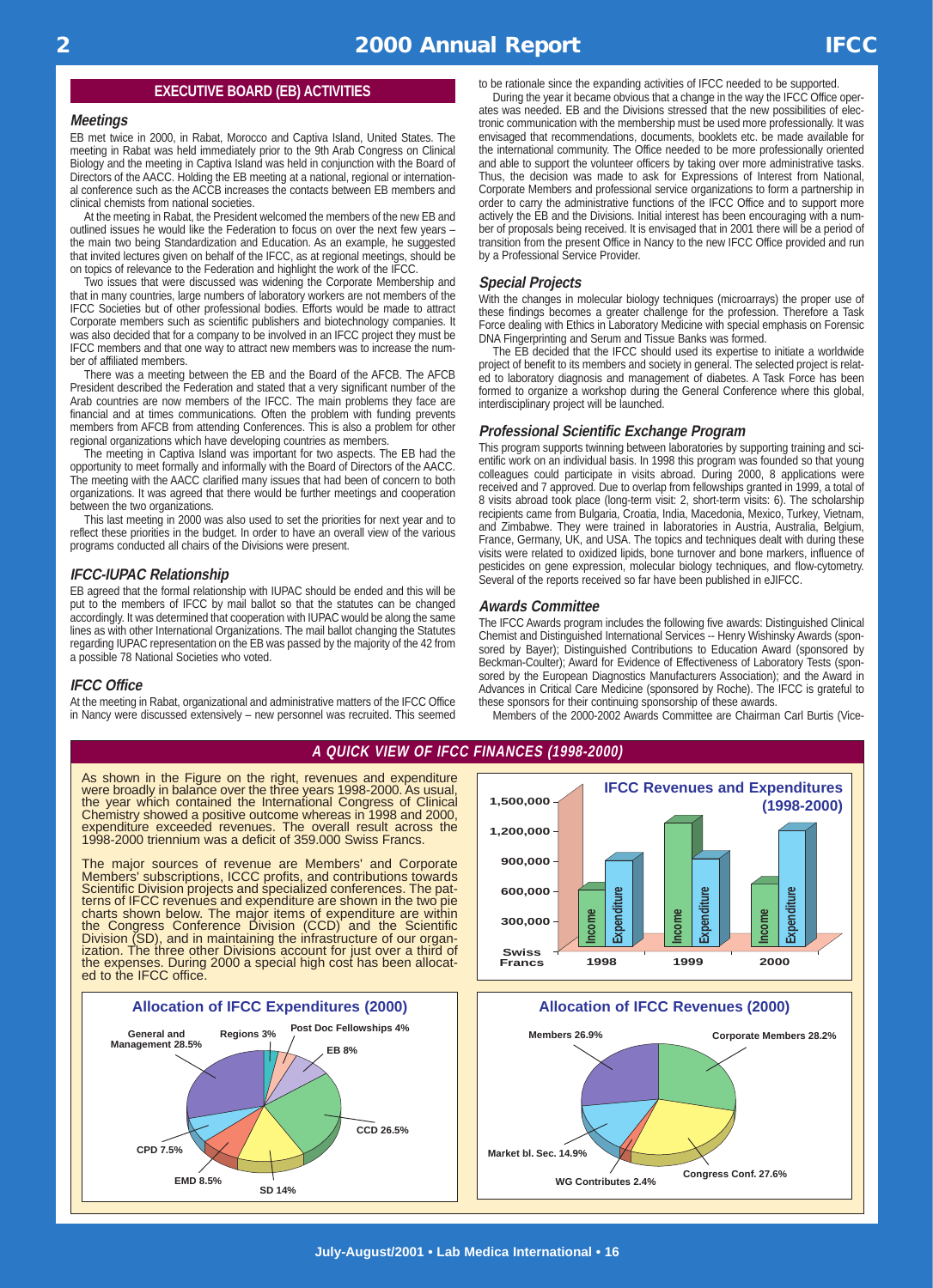President) and Drs Ann Gronowski (USA), Adolph Grünert (Germany) and John Whitfield (Australia). The Awards Committee is assisted by B van Weemen (Netherlands), Wieland Hölzel (Germany), and John Place (EDMA-BE) for the IFCC-EDMA Award and by Miriana Serdar-Obermeier (Roche-CH) and Andrew St. John (Roche-AU) for the IFCC-Roche Award.

Nominations for the IFCC-EDMAAward were solicited in 2000. This will be awarded in May 2001 at the European Congress of Clinical Chemistry in Prague. The first author of the award-winning paper will be invited to present the investigation at the Congress. For the other four awards, a call for nominations letter was sent to National Societies and Corporate Members in January 2001. These Awards will be bestowed at the triennial International Congress of Clinical Chemistry in October 2002 in Kyoto.

# **COMMUNICATION AND PUBLICATIONS DIVISION (CPD)**

Throughout 2000, the hardcore of the Communication and Publications Division were Bernard Gouget (FR) (Chair), Andrew Wootton (AU) (vice-Chair), Johan Waldenstrom (SE) (Chief Editor eJIFCC), Craig Webster (UK) (Web Coordinator. In the course of the year Rosa Sierra Amor (MX) moved to the EMD, allowing Chris W Lam (HK) to replace her as EB liaison, Andreas Rothstein (CO) was appointed to the Nominations Committee allowing Ellis Jacobs (USA) to take up the position as News Editor, and Gordon Challand (UK), (Secretary, Liaison CCLM) and decided to devote himself entirely to continuing education under the auspices of the ACB. The CPD lost its Corporate Member, Stephanie Wells having left Bayer Diagnostics Division. These former members are heartily thanked for their contribution.

The CPD met as a whole group on two occasions. The first meeting took place in Mexico City at the time of the annual congress of the Mexican Society AMBC. At this meeting, the CPD focused on the means of integrating the new technologies of communication and learning for IFCC and to determine the role of the CPD to put in place interactive networks. The CPD intends to identify a strategy for development and organization integration of all sectors of laboratory medicine. The first objective was to document the complementarity of the groups and the experience of the professionals concerned in laboratory medicine. This was achieved by the organization of scientific workshops on telemedicine, telecommunication and networks in Mexico City and in Rabat, thanks to industrial support.

The second meeting was in Vienna, in the presence of the IFCC President, and centred on the challenges of the information networks which are capable of modifying knowledge management in medicine and new ways of evaluating the needs of IFCC members in terms of information services and products. The reorganization of the Web site represented the main body of work, comprising the visual design, terminology and labeling, design of interactions and workflow, information structures, and the email discussion forum. A systematic policy for interaction and participation is intended, so as to make sure that an effective system is in place to get updated information

This year the CPD further developed interprofessional, interlinguistic and interregional interactions: the Ibero-Americano corner on the Web site, meetings with the Arab Federation of Clinical Chemistry (Rabat, MO), COLABIOCLI (Mexico City, MX) and Asuncion, PA), full meeting with the Corporate Members (San Francisco, USA in July) and closer contact with the Asia-Pacific Area Confederation through its President, Chris W Lam, for preparation of the 50th Anniversary of IFCC.

Promotion of IFCC was achieved through the publication of the new Handbook 2000-2002, the more widespread publication of the news in Lab Medica International in addition to CCLM. The CPD chair took part in 2 meetings with EB and a joint meeting of the AACC with the EB (Captiva Island, USA).

The CPD members brought their strengths in programs allowing improved access to IFCC activities, in order to obtain scientific knowledge, to exchange ideas and work with world–class scientists. The intention is to have a supportive culture with ample opportunity to learn and develop, providing continuing education in printed and electronic form, while at the same time promoting the image of the IFCC to its individual members, to industry and to the world at large.

Key aspects of the strategy of the CPD are:

- Strategies for improvement of the web site and electronic means of communication
- Changes in eJIFCC and IFCC News, Handbook, and collaboration with publishers
- New multimedia techniques
- Quality assurance for the website
- Communication with IFCC officers and IFCC members
- Public relations and promotion of the IFCC image

# **Activities at the Associacion Mexicana de Biochemica Clinica (AMBC) and Associacion de Bioquimicos de Paraguay (ABP)**

3 CPD members were invited as moderator and speakers by Dr Maria del Pilar Ortiz Hernandez, AMBC president. The symposia on information systems and automation and on telemanagement were organized conjointly with the NCCLS and experts in CLIA'88 and ISO standards. The intention of the CPD was to position the role of IFCC in the elaboration and diffusion of practical guidelines and standards for improved awareness of the tools for communication and how they can be used in practice in the context of current regulations. There was significant interest by the participants in the IFCC booth which showed IFCC posters, and distributed IFCC pens and IFCC booklets to colleagues from COLABIOCLI. These meetings allowed the correspondents for IFCC news and wwwWG to be identified. In the course of this meeting, it was decided to set up an Ibero-American Corner on the Web site, the coordination of which is Dr. Xavier Fuentes Arderiu. The chair met Pr Nelly Betances, President of COLABIOCLI, and her team during the annual meeting of the Associacion de Bioquimicos de Paraguay to reinforce the collaboration with IFCC.

# **Activities at the 9th Arab Congress of Clinical Biology, Rabat, May 2000.**

The CPD organized a workshop thanks to financial support from two Industry members (Agilent Technologies and Hexaflux), on the topics of telemedicine and global information networks. The objectives were to inform the participants on the use of informatics and the means of telecommunications and to promote their value in the medical education and training. The use of computers, illustrated by navigation on the IFCC Web at the end of the session, made it possible to define the elements of a new approach to medical training and to emphasize interactivity by using the approach of medical electronic mail for the interpretation of results.

### **Collaboration with Corporate Members**

The CPD was in charge of coordination of the local organization of the IFCC Beckman Coulter Conference in Paris (October, 2000) on Frontiers in the Molecular Basis of Disease. The proceeding are in the process of being published in a special issue of CCLM. This was the opportunity to thank Hartmut Wetzel of Beckman Coulter and present him with an IFCC plaque in recognition of important contributions to the IFCC as EB Corporate Member.

To reinforce the collaboration with the CM, an agreement was made, that for a small fee, the IFCC logo could be used in the scientific documents produced by CM's. We thank Radiometer Copenhagen for being first to implement this idea.

## **IFCC Web Site**

The IFCC web site (www.ifcc.org) is an international resource of laboratory medicine: information, a newsletter, an email discussion group, an electronic journal (eJIFCC). It is planned to test internet conferencing software to further expand use of the site.

The site continues to generate interest. In the last five months there has been over 20,000 hits on the site. Since its inception, there are on average 13,060 hits per month. The home page has been accessed on average 2,599 times a month, and this rate is increasing. The eJIFCC continues to be the most popular section of the web site, with 2,300 accesses in November (30% of the traffic). The second most visited section of the web site is the new handbook. The shopping section has aroused some curiosity because of the new products for sale (10% is book sales). Traffic is 32% from the USA and unknown domains, and 25% European. All regions of the world are represented.

The IFCC web is the basis of communication for our membership, and we need to continue to expand its organization and how we can use it. Numerous resources are already in place: Email links to the secretariat, the IFCC handbook, annual report, links to corporate members, data base on scientific meetings, interactive address list, continuing education-clinical cases, the Ibero-Americano corner, the Diccionario Ingles-Espanol de Ciencias de Laboratorio Clinico.

A complete review of the Website was decided in September. Craig Webster, as web coordinator, ensures the management and functioning of the site and coordinates the www-WG. The website was transferred from the University of Nancy (FR) to a commercial web host. The advantages are: the ability to create searchable databases, the ability to implement an eCommerce solution and a reduction in the costs associated with the website. The contract with the French provider was terminated. IFCC also thanks Jean Marie Ziegler, the former web specialist in Nancy, for his efforts in support and improvement of the website.

The www-WG prepared a new layout for the site, creating a more dynamic look to aid in the promotion of the IFCC image. The layout of the website will be controlled by cascading style sheets. Official launching will take place at the time of the next General Conference.

The challenge is to get appropriate information to the IFCC members easily and in real-time. With rapid publication, since everyone is reading off the same page, they will be well informed and the relationship with members will be much stronger.

## **The IFCC shopping site**

The list of publications is available on the web, and orders can be passed directly on the website.

## **Publication of Recommendations and other IFCC documents**

Agreement with Walter de Gruyter: The agreement between IFCC and Clinical Chemistry and Laboratory Medicine (CCLM) allowed the publication of recommendations on the use of ISE for blood electrolyte analysis: one on nomenclature, definitions and conventions the two others on sodium and potassium and ionized calcium. Three issues of the news were published, as well as several papers jointly with FESCC and EC4. A special issue was dedicated to the proceedings of the Joint IFCC-Roche Conference, Kyoto, JA (April 2000), two editorials, one on Worldlab'99, the other on the Millennium 2000 Laboratory Medicine (From where to where?), as well as the lists of IFCC meetings and conferences have been published.

The copyright for these contributions is held by IFCC. In parallel with the paper version of CCLM, the IFCC web site has a link to the web site of CCLM which allows the IFCC documents to be consulted by all members at no cost. An updated list of publications is available on the website and in the new Handbook. Additional publishers have been solicited for the publication of IFCC scientific documents, or translations of them, after authorization from the CPD.

## **Electronic Journal of the IFCC (eJIFCC)**

The eJIFCC is a wholly electronic publication, coordinated by the editor-in-chief and the eJIFCC-WG, which is comprised of representatives of the IFCC regions. Four issues were published. A subscription mailing list has been developed which allows readers to be quickly notified of a new issue. The eJIFCC is evolving more and more towards a journal for information and training. The objective of the journal was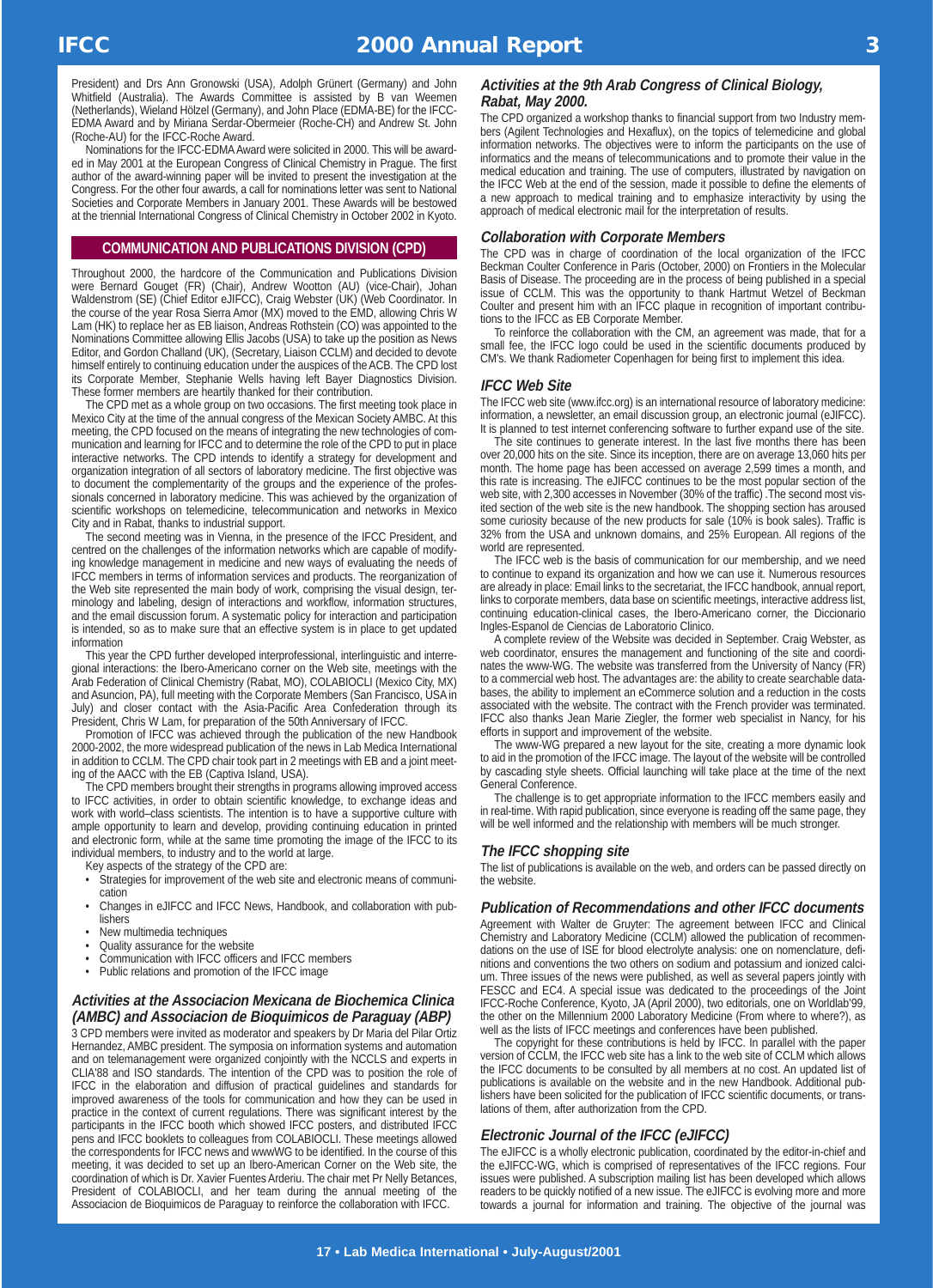revised in order to promote:

- A multidisciplinary approach (e.g.: the special issue on hemostasis, Vol 12.N°2)
- The patient-oriented approach to the clinical value of tests (Vol 12.N°3)
- Innovative ideas by an improved co-operation with industry: important trends in technology, diagnostics initiatives, benefits of new diagnostic tools and their impact on the quality of care (e.g.the special issue on Critical Care, Vol 12.N° 4)
- Brief news on the strategies of standardization and nomenclature (e.g.. properties and units in clinical laboratory sciences (Vol 12.N°1)
- Exchange of ideas on the problems of health care organization between countries (e.g.. the visiting lecturer program, Vol 12.N° 3 ).

The instruction to authors for eJIFCC was updated according to criteria for electronic communication

# **IFCC News**

A Rothstein (News Editor) is to be congratulated for his efforts to bring together relevant information during these three last years In the interim period, BG has coordinated the production of the news and has endeavored to enlarge the diffusion of the news through their publications in several ways. Globetech Publishing has accepted to provide regular information in print. Lab Medica International contains a section about IFCC, its current and forthcoming activities.

Three IFCC newsletters (circulation:26,000) were published in July, September and December Lab Medica International issues. The July issue also contained a copy of the 1999 Annual Report, printed in color. Although the electronic form is available on the IFCC website, the printed version of the newsletter in several journals is a significant additional channel of communication, intended to reach not only the laboratory professionals who are members, but also to reach a new readership. Moreover, it is now possible to directly upload news to the Web site. All are encouraged to do this! Ellis Jacob was named the new news editor.

# **Handbook 2000-2002**

### **IFCC package and external communications**

The handbook content has been entirely revised and improved in order to allow everyone to better know the objectives and missions of the IFCC. The standardized presentation of divisions using the numbering system facilitates contacts between working groups. The printed version of the handbook is updated once per annum, but is permanently on the Web site, and can be obtained as a CD-ROM on request. An up-to-date list of the publications of the scientific division over the past 10 years was added. The CPD defined a new graphic charter for the handbook, and made bookmarks and greetings cards, both electronic and in print.

A template and an example of a standard presentation using the IFCC model are also present on the site for the lecturers

### **Future Goals**

CPD is continuously thinking about the technologic advances that can make IFCC more efficient in terms of internal communication and interaction with its membership. Already active with its website, electronic and printed publications, IFCC's cyberspace can be expected to continue in 2001. As e-communication and e-commerce tools become more reliable, more affordable, and more easily accessed around the globe, IFCC-CPD will evaluate and incorporate these tools that enable IFCC to satisfy the needs of its membership, and remain in a position of leadership in professional societies which use these tools.

## **CONGRESS AND CONFERENCE DIVISION (CCD)**

During 2000 CCD activities were overseen by Graham Beastall (UK) (Chair), Albert Fraser (Canada), Joseph Lee (Hong Kong), Josefina Mora (Spain), Lasse Viinikka (Finland), Paul Whitlock (Corporate) and Hermann Wisser (Germany). CCD met twice during the year in Hong Kong (June) and in Dusseldorf (November).

### **International Congress**

CCD received the final report from the highly successful 17th ICCC (IFCC-WorldLab 1999) which had been held in Florence. This congress had attracted a huge attendance, set high standards for scientific content, been very enjoyable and generated a significant surplus. CCD also worked closely with the organizing committee for the 18th ICCC (Kyoto 2002), including a joint meeting in Hong Kong. Finally, CCD communicated with the American Association of Clinical Chemistry regarding the organization and ethos of the 19th ICCC (Orlando 2005).

## **Regional Congresses**

During 2000 the only Regional Congress to take place was the AFCB Congress in Rabat – this was well attended and very successful. CCD worked with the organizing committees for the following forthcoming Regional Congresses (Prague, 2001; Barcelona 2003; Florianópolis 2001; New Delhi, 2001; Perth 2004).

### **Master Conferences**

Two Master Conferences were held during the year. The IFCC Roche Conference on Human Genomics in Kyoto, and the IFCC/Beckman Coulter European Conference on Cell Biology of Neuronal Dysfunction in Paris. Both conferences were excellent from a scientific perspective and CCD will take a higher profile with organizer of future conferences to assist with marketing and financial control.

### **General Conference 2001**

CCD facilitated the selection of Dubrovnik as the venue to host the IFCC General

Conference in 2001. CCD will continue to work with the Croatian Society and the IFCC office to ensure that this occasion is a major success in the development of IFCC and its relationship with its members.

### **Support to Organizers of Congresses and Conferences**

CCD expanded the package of support materials that are available to organizers of congresses and conferences. These will be integrated into a user friendly package on the IFCC website. Two attractive mailers have been produced to publicize the support package – these will be distributed in early 2001.

### **Other Activities**

CCD awarded IFCC Auspices to four conferences that took place during 2000. Thanks to the efforts of Dr Francesco Dati the five year rolling program of forthcoming conferences and meetings was updated and publicized via the IFCC website.

### **EDUCATION AND MANAGEMENT DIVISION (EMD)**

In the year 2000 the Education and Management Division (EMD) started with a new structure. This meant that an Executive Committee was formed to which the different Committees and Working Groups will be responsible, leading to the structure indicated below.

The EMD presented its Mission Statement: EMD will provide IFCC members and health-care community with the best education relevant to Clinical Chemistry and Laboratory Medicine, directed at scientific, clinical, and managerial issues.

The EMD Strategy to accomplish its mission is by: Response to the need of IFCC members; Identification of relevant areas; Guidance of laboratory professional; Creation of and participation in programs; Production of educational documents.

EMD will implement this strategy by: Critically evaluated information (projects, courses, lectures, visits, documents); Covering all relevant topics (committees, WG's, VLP, specific projects); Reaching its target audience (IFCC members, students, governments, industry, general public).

The EC had its General meeting with the Chairs of the Committees and Working groups in October in Amsterdam, the Netherlands. From the EB Mathias Müller was present. In that meeting the present year was reviewed, different projects were discussed, and plans for the coming years were made. We have established the new structure and the roles and responsibilities of the EC, Committees and Working Groups were defined. During the year frequent contact has been useful to get acquainted to the new structure in which an EC set out the general lines in co-ordination with the Chairs. Due to this contact the meeting in October was successful.

As a general policy it was stated that Committees would seek as many Associate Members from the National Societies as possible. They are the key individuals We also discussed the importance of key advocates within National Societies when communicating and requesting input or support on a national level. Furthermore, EMD will use the Web as much as possible in the communication about its projects.

### **Executive Committee**

The Executive Committee (EC) met twice. In March in Jerusalem, Israel, and in June in Leuvenum, the Netherlands. The meetings were used to define the mission of EMD and to concretize the strategy and future initiatives for EMD. The terms of reference for the Committees and Working groups were reviewed, their activities were discussed and monitored, and information was exchanged with the chairs. It remains the concern of the EC that on one hand the flow of information is optimal to get informed about the ongoing activities, while on the other hand the level of administrative activities will increase for the Committee Chairs. This will be a topic of continued discussion as the Division continues to work and develop the communication channels and processes associated with the new structure.

Other issues the EC has taken care of were co-ordination with EB-IFCC and other divisions, and financial planning and budget management. With the EB Liaison the terms of reference were agreed.

In May 2000 a letter was sent to all national societies in which two issues were addressed:

- A catalogue of services of EMD was sent out. In it, all activities of EMD were compiled and the new structure and members were introduced.
- A request was made to ask the societies to come forward with candidates for our Committees. The replies were not many. We discussed the names and how to involve candidates in the activities of EMD, and for some Committees new enthusiast members could be appointed.

Also, the EMD tried to present itself better to the membership of IFCC: the Web pages were updated, the catalogue of services that EMD can provide was put on the Web.

### **Committee on Programs and Courses**

In the last year it was decided to stop the activities of this Committee.

### **Committee on Financial Laboratory Management**

The objective of C-FLM is to promote the organizational, managerial and financial skills of laboratory managers by providing education and publishing articles on modern management issues in order to function optimally in healthcare. A symposium was organized in June in Bergen (Norway) around the central theme of "Managing the Change in Laboratory Medicine". Issues that were addressed consisted of: managing the (technological) changes in the field; managing basic research; presentation of test results; and the financial aspects of new laboratory structures.

The Committee brought forward an Action Plan for 2000-2002 in which present and future activities and plans were described. Topics are possible courses in Financial Management; Cost Utility Analysis and effective use of laboratory tests;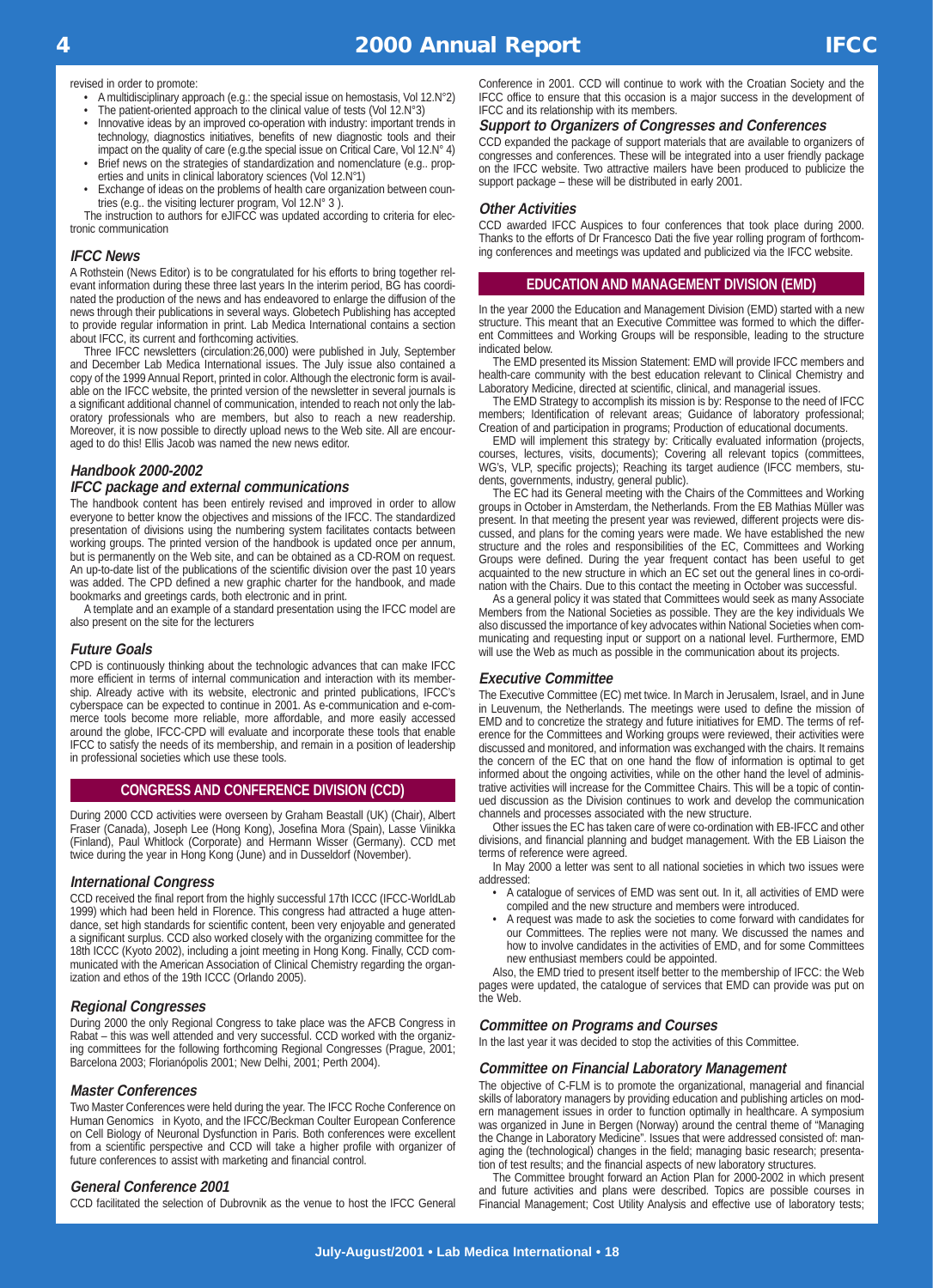# **IFCC 2000 Annual Report 5**



Field studies of laboratory Organization and Management, which are audits in the healthcare situation in a country.

Also, two new members were appointed to this committee.

# **Committee on Molecular Biology Curriculum**

Terms of reference: To develop curriculum and training courses in Molecular Biology techniques, and to develop techniques for teaching Molecular Biology in Laboratory Medicine. Under the auspices of the Committee has organized a course in molecular biology in Kyoto was organized in April. For the rest this Committee acted on a low profile, therefore, no further activities can be reported over the year 2000. It was realized though that a lot of countries want a basic training course in Molecular Biology.

### **Committee on Analytical Quality**

Terms of reference: The scope of C-AQ's activity includes the promotion of analytical quality, in its broadest sense, in the clinical laboratory, with a focus on developing countries.

The Committee had its annual meeting in Boras (Sweden).

The existing serum donation projects have been going on. Some National Societies are giving support to other countries: Denmark to Iran and Bulgaria; Belgium to Bulgaria; Argentina to Bolivia, Uruguay, Ecuador, Dominican Republic and Paraguay. Other countries involved in these projects are India, Slovakia and Lebanon.

The network for assigning values to EQAS control material for enzyme measurements in Argentina is running between Argentina and Germany. The project is now in its second stage and a new enzyme, GGT, has been added to it. Expanding the Network to other countries is being considered.

Experience with the software for EQAS management and data handling has been acquired in several countries among which Bolivia, Uruguay, Dominican Republic, Chile, Guatemala, Paraguay and Slovakia.

Training courses for EQAS Organization and Management have been continued and are currently given on a regional basis. It is being considered to extend this program with a training course for self preparation of control materials for EQAS.

A request from the Lebanon for support for the implementation of an EQAS there had to be denied due to lack of funding. Instead it was included in the Serum Donation Project as a candidate to receive control materials.

Different publications concerning the activities of C-AQ are in progress.

The C-AQ has become involved with the IRMM/IMEP-17 project (Institute for Reference Materials and Measurements/International Measurement Evaluation Program -17). This project is intended to promote standardization and traceability on a worldwide basis. It will comprise 40 countries and the following analytes will be requested to be analyzed: Sodium, Potassium, Calcium, Magnesium, Iron, Copper, Zinc, Lithium, Selenium, Glucose, Urea, Urate, GGT, Albumin, IgG, Triglycerides, T4 and Cholesterol. The material, frozen unmodified and modified human serum, will be distributed in several countries to be processed in selected laboratories. C-AQ will contact EQAS organizers which have possibilities to receive the materials and distribute it in frozen status to the participating laboratories.

### **Committee on Evidence Based Laboratory Medicine**

This Committee has been renamed since the scope has been broadened from Systematic Reviewing to all aspects of Evidence Based Laboratory Medicine (EBLM).This enables activities to support efforts in Evidenced Based Laboratory Medicine and expands beyond the previous area of Systematic Review. On this change an (internal) position paper was produced.

Terms of reference: To promote the understanding and use of all modern epidemiological, statistical and analytical methods to support the implementation of the relevant use of diagnostic tests in daily practice among the membership of IFCC, in the interest of health-care.

The Committee met twice in 2000. During the Nordic Congress in Bergen(Norway) in June, a plan for new activities was developed. This and other items were further evaluated in October, during the meeting in Amsterdam, the Netherlands.

Committee membership is complete.

An activity has been started to establish its own database on EBLM and systematic reviews; this could go on the Web, and it could be linked with other such facilities.

A letter sent out to the National Societies in mid October. It goal is to establish cooperation with the National Societies and to share information and projects if appropriate. The committee would distribute and share information across the network of National Societies with EBLM initiatives. It will also help C-EBLM prioritize topics.

Cooperation with Cochrane Collaboration was tighter linked. One of the Committee members attended the meeting in South Africa where guidelines for Systematic Review were discussed.

In September the so-called STARD Meeting took place in Amsterdam, the

Netherlands. This initiative was taken by a number of professionals in the field of evaluating and reporting of diagnostic tests.

The focus of STARD is to facilitate and improve the reporting of diagnostic studies. The reader of such a report should be able to identify the results from the study, the potential of bias of the study design, and the generalizability and applicability of the study. For this goal a checklist is being discussed. It is the intention that international journals are going to apply this checklist when judging scientific articles. EMD provided some financial support to the meeting.

### **Committee on Curriculum Development**

Terms of reference: International education in Laboratory Medicine by curriculum design and by developing, disseminating and assessing educational materials, templates for teaching and training.

The membership of the Committee is complete. There are ten Associate Members. The Committee held a meeting in San Francisco.

The Committee continued its work consisting of : Evaluation of curricula worldwide; New guidelines for curriculum in Clinical Chemistry and Laboratory Medicine (e.g. for different regions, in collaboration with the regional IFCC organizations); Assisting countries in developing educational systems in Laboratory Medicine; Development of Educational Materials; Development of Core Curriculum in laboratory medicine; Think Tank role for the design innovative educational programs; Assessment of available educational materials; Distance Education.

The C-CD held a Template Course on Curriculum Development. Its result is a course that could be delivered on request in any region. Educational modules in laboratory medicine are being developed. These can either be published and used for distant learning or posted on the EMD Web pages.

A publication concerning the listing of educational materials containing clinical cases available worldwide has been prepared and submitted for publication.

Moreover, the Committee guided the Working Group on Master of Laboratory Science (La Plata project, see next item)

### **Working Group on Master in Clinical Laboratory Science**

This 2-year course is a co-operation between the IFCC and the University of La Plata (Argentina). The aim of it is to provide advanced training in the theoretical and practical aspects of clinical laboratory science, leading to a Master Degree. After the preparations in the previous years had been finished and the curriculum had been finalized in the previous year, the necessary steps to start the program were taken. In April one of the members of the C-CD visited La Plata to support the start-up. In September 2000 the course really could start with the intake of the first students. Candidates were contacted, reviewed and selected, and the teaching commenced. In November the first visiting professor (from Canada) gave his lectures on molecular biology. For the semesters to come specifications for the visiting professors were developed. The Committee has also begun to identify sites for student visits and studies for the "abroad program" (Select 2001 – Start in 2002), in which four of the best students will be offered opportunities to visit overseas laboratories. It is the intention that with the experience from the La Plata project other such courses will be offered to the Membership of IFCC.

### **Visiting Lecturers Program**

The Mission of the VLP is to promote and share knowledge and skills (professional, technical, managerial and educational) in Clinical Chemistry with all National Societies of the IFCC.

In 2000 a new chair in the person of Dr Mary Burritt (USA) was inaugurated. A document on guiding principles and aims has been written, clear rules are set, a time schedule was given, and the application form was redesigned. The main issues are: applications will be in English only, they will be accepted throughout the year, the lead time will be 4-5 months, and the maximum rate per visiting lecturership has been fixed to ChF 2000.The applications will be reviewed against objective criteria and granting will be based on merit.

The Web site related to the program has been revised and all this information is now available on the Web. A letter containing all this information was sent to the National Societies.

Two Visiting lecturerships were granted: one to Mexico dealing with the training of auditors for accreditation, and the second one was to Tunisia dedicated to the training on quality systems.

### **Working Group on Flow Cytometry**

In accordance with the strategy of EMD to offer more courses on modern technologies to its membership, flow cytometry was chosen as the first subject for this initiative. A Working Group has been formed with Dr Rothe (DE) as Chair. The membership will consist of 3 IFCC experts and 3 experts from the University of Mainz and Beckman Coulter. This IFCC/University of Mainz course on flow cytometry sponsored by Beckman will be organized each year with one German and one English edition. The overall responsibility lies with the Working Group, which will set up the course and write the handbook for it.

It is the intention of EMD that for more technologies courses will be offered. EMD will not at all be able to run all these courses itself and the aim will be to co-operate with others in this matter.

### **Working Group to review ISO TC 212 Documents**

The EB has formed a Working Group to focus on TC 212 activities and to keep the EB, Divisions, and National Societies informed of activities and concerns. This group should form the center of a network which keeps contacts with all interested regional and national societies There are a number of draft document circulating for review and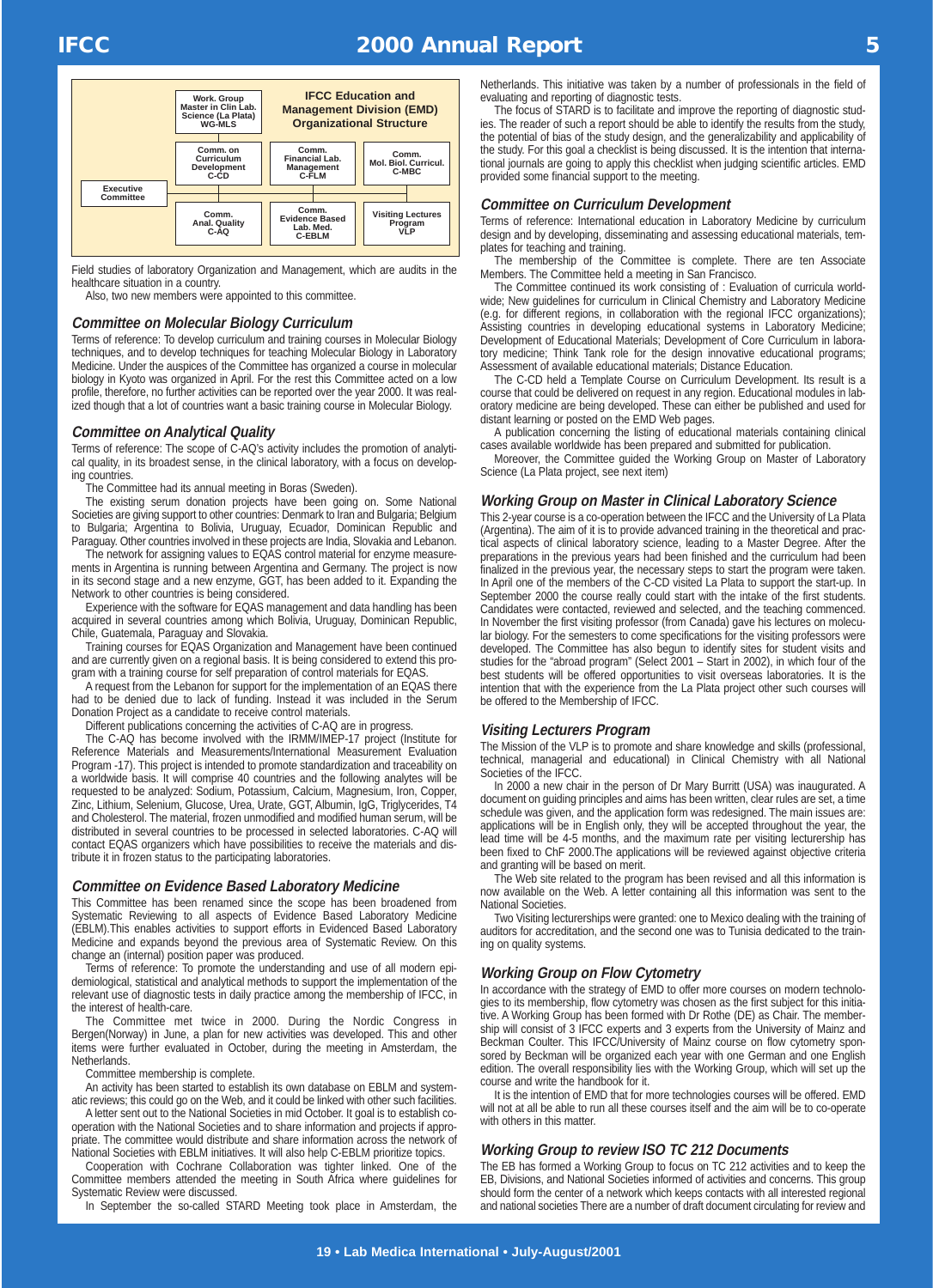it is important to increase everyone's awareness of these standards and to comment where appropriate. Anders Kallner chairs this group that will consists of two members of SD and two members of EMD. EMD has nominated two persons for this group.

### **Future Plans**

In 2000 EMD discussed how its relations with the different regions in IFCC, and the National Societies could be improved. For the years to come EMD is seeking more input from them. That means on one hand they can offer experts, on the other hand programs of EMD will be based on their requests. Co-operation with Industry will be sought, whenever possible. For every activity a Committee will perform, specific information will be available; concise forms for this are being developed.

### **SCIENTIFIC DIVISION (SD)**

During 2000, the following members served on the SD Executive Committee: Jean-Claude Forest (Canada) (Chair); John Ratcliffe (UK) (Vice-Chair); Jos H. Thijssen (Netherlands) (Secretary); Yoshihisa Itoh (Japan); Thomas Moyer (USA); Andrew St. John (Switzerland); Rudolph Tauber (Germany). Two meetings of the SD were held in 2000, in Berlin (March 2000), Quebec City (September 2000).

### **Relationships with International Organizations**

Harmonization of the activities of international organizations related to laboratory medicine is becoming essential. Specifically, IFCC can play a significant role in coordinating these efforts because of its structure and representation of all aspects of laboratory medicine. SD has been active during the year in developing and maintaining contacts and collaborations with many international organizations. These include:

### **•Institute for Reference Material and Measurement (IRMM)**

A representative of IRMM has attended each SD meeting. This has proved valuable in coordinating activities between the two organizations and sharing priorities in relation to production of reference materials. Several joint projects are under discussion : DNA reference material on factor V Leiden, antithrombin reference material of recombinant origin, homocysteine, osteocalcin and cardiac markers including myoglobin and troponin I. The new project on standardization of thyroid function tests presented to the European Commission emerged from a meeting in Geel between SD/EB and IRMM representatives.

Collaboration between IFCC and IRMM lead during the year 2000 to the certification of Enzyme Reference Materials (gGT, CK, ALT, AST, …) and of a panel of matrix based cortisol reference materials for the Standardization of Cortisol Measurement.

### **•National Committee for Clinical Laboratory Standards (NCCLS)**

Information is now available on NCCLS project proposals 2000 with IFCC collaboration. Several joint projects involve SD-Committees and Working Groups.

### **•National Institute of Biological Standards and Control (NIBSC)**

Direct collaboration between NIBSC and IFCC has lead to the production of two new PSA-standards. These were established as International standards by WHO in 1999. A key paper describing the reference materials (Clin Chem 2000, 40,1310-17) was supported by an editorial (Clin Chem 2000, 46, 1291-92).

Direct collaboration between NIBSC and IFCC is currently on course to achieve submission of six new candidate HCG-related preparations to WHO as International Standards in November 2001. These will be assigned values in molar units (see WG-HCG).

### **• International Association for Therapeutic Drug Monitoring and Clinical Toxicology (IATDMCT)**

Following the decision taken during the ICCC in Florence, a joint Working Group on Immunosuppressive Drugs has been established.

### **• International Society of Thrombosis and Haemostatis (ISTH)**

Activities of the Joint Committee on Standardization of Coagulation Tests (C-SCT) were continued by the preparation of a document on standardization of laboratory tests for haemostasis which may be a starting point to the development of reference methods based on metrological approaches. Discussions are underway to harmonize various points of view in relation to the future of standardization of laboratory tests for haemostasis.

### **• European Commission**

A representative of the Scientific Division participated in meetings regarding European initiatives in the program "Competitive and Sustainable Growth – Dedicated call I-00 Topic III.27" IVD Directive: 98/79/EC. With regards to NON-SItraceable compounds, a project proposal titled "In vitro Diagnostic Procedures in Diagnosis and Monitoring of Thyroid Disease" has been presented to the European Commission. IFCC is one of the seven principal contractors of the project.

Furthermore, a second large EU-proposal (Call 1/00, Topic III.37) has been prepared that is planned to create an "International Initiative on Global Traceability in Health Care (IIGTH) » by establishing a "Thematic Network" for information on traceability of measurements in health care. In this network IFCC is one of the contractors as well as IRMM. IFCC will play an essential role in setting up a network of reference laboratories.

### **• National Institute of Standards and Technology (NIST)**

A workshop on "Measurement Traceability for Clinical Laboratory Testing and In Vitro Diagnostic Systems" was organized in Gaithersburg, MD, USA, November 2-3, 2000. Two representatives of SD attended. Coordination of efforts and joint certification were discussed.

### **• Conductivity Industry Consortium (CIC)**

This new industrial consortium, to which IFCC is an affiliated member, intends to pre-

pare baseline standards for connectivity information systems. SD has delegated a representative to the CIC Provider Review Committee. A first meeting was held during the AACC Congress in San Francisco which discussed the communication needs of laboratories in relation to point of care testing.

# **International and Regional Congresses**

During the 9th Arab Federation of Applied Biology Congress in Rabat, Morocco (May 2000), members of SD participated in various symposia related to genetics and technology. The Chair of SD (JCF) was invited to chair a symposium on genetics.

As member of the Steering Committee, JCF participated to the IFCC Beckman Coulter Conference in Paris (October 2000).

For the 14th European Congress of Clinical Chemistry and Laboratory Medicine (EUROMEDLAB, Prague 2001), SD will be responsible for a symposium in two parts entitled: "Global Aspects of Regulation for in vitro Diagnostics". The first part will be on general aspects of standardization while the second part will concentrate on IFCC achievements and projects in standardization.

SD will be represented at the Asian-Pacific Congress (New Delhi, November 2001) by the Chair who will present a lecture on standardization activities of IFCC.

SD is represented on the Scientific Advisory Board of the XVIII Congress in Kyoto 2002. SD will organize a symposium on "Standardization in Laboratory Medicine : A Global Approach". SD will also present an historical symposium and exhibit on IFCC standardization activities on the occasion of the 50th anniversary of the IFCC.

### **IFCC PUBLICATIONS 2000**

### **• Nomenclature, Properties and Units (C-NPU)**

Thirty-two projects have been finalized since 1985. Four projects are actually in progress, among them: "Properties and Units in Medical Molecular Biology" and "Properties and Units of Urinary Calculi". One new project will begin soon: "Properties and Units for the Transfusion Medicine and Tissue Typing". Discussions are underway with WHO to transfer in the near future the "elephant" under the auspices of WHO.

Participation of a representative of C-NPU in the Subcommittee on Vocabulary in Metrology (VIM) and Guides to Expression of Uncertainty of Measurement in Metrology (GUMM) of the Joint Committee on Guidelines in Metrology (JCGM) under the umbrella of the International Organization for Standardization (ISO) continues.

### **•Molecular Biology Techniques in Clinical Chemistry (C-MBT)**

The questionnaire regarding the use of nucleic acid diagnostics in clinical laboratory has been sent to National Representatives and results are being compiled. The Chair, Prof. Mannhalter, participates in a EU project on CRMs for molecular biology testing. A project for the "Preparation of Reference Materials for PCR Analysis of the Factor V R:506Q Mutation in the Human Factor V Gene" has just begun.

### **•Plasma Proteins (C-PP)**

At the end of 2000, JT Whicher was replaced as Chairman by Myron Johnson but will remain as member. A. Carlstrom becomes a consultant and is replaced as a member by G. Merlini.

Projects currently underway are: "Reference Ranges in Different Racial Groups", "Protocol for Value Assignment", "Plasma Proteins: Strategy for Determining Racial and Environmental Similarities and Differences". The second QA survey to assess the impact of CRM 470 is about to take place in Europe. Recently, SD has authorized a new project for the "Assignment of Soluble Transferrin Receptor Value to CRM 470".

A paper on Existing EQA Data has been published and the Committee has prepared a document titled "Plasma Proteins: Strategy for Determining Racial and Environmental Similarities and Differences" to be published in CCLM.

The project on "Calibration of BCR CRM 470 for Immunoglobulin IgG Subclasses" has been cancelled due to problems related to antibody heterogeneity.

### **• Committee on Markers for Bone Turnover and Bone Disease (C-MBTBD)**

This Committee has been closed and replaced by Working Groups. A first Working Group on "Standardization of Osteocalcin" has been authorized and a project proposal is under review.

### **•Standardization of Markers of Cardiac Damage (C-SMCD)**

The Committee has continued its work on three projects: One is an "International Survey on Cardiac Markers" which was presented as an abstract at the AACC Meeting in San Francisco, July 2000. A manuscript is being prepared for a special issue of Clinical Chemistry (March 2001) on "Heart Health and the Clinical Laboratory".

The Committee is working in close collaboration with an AACC Subcommittee on Troponin I. Ten candidate materials for troponin I are being studied. A study was performed, involving eight manufacturers and thirteen analytical systems, to identify objectively a manageable number of candidate RMs, resulting in targeting three RMs as preferred candidates. A commutability study will be done followed by a second study including serum pools for comparison.

In collaboration with IRMM, the Committee is working in developing myoglobin candidate reference materials. Some delay in collecting human specimens has been encountered. IRMM is acting as coordinating center for storage and distribution of the candidate reference materials.

### **Standardization of Coagulation Tests (C-SCT)**

• Standardization of Coagulation Tests (C-SCT)<br>This Committee is a Joint Committee of ISTH and IFCC. A position paper titled "A Reference System Approach to Future Standardization of Laboratory Tests for Hemostasis" has been accepted by SD but it is still under discussion within the Scientific Standardization of Coagulation Committee of ISTH. The objective is to publish the document as a position paper. A proposal for a "Mole Based Reference Preparation for Antithrombin" has been accepted by SD.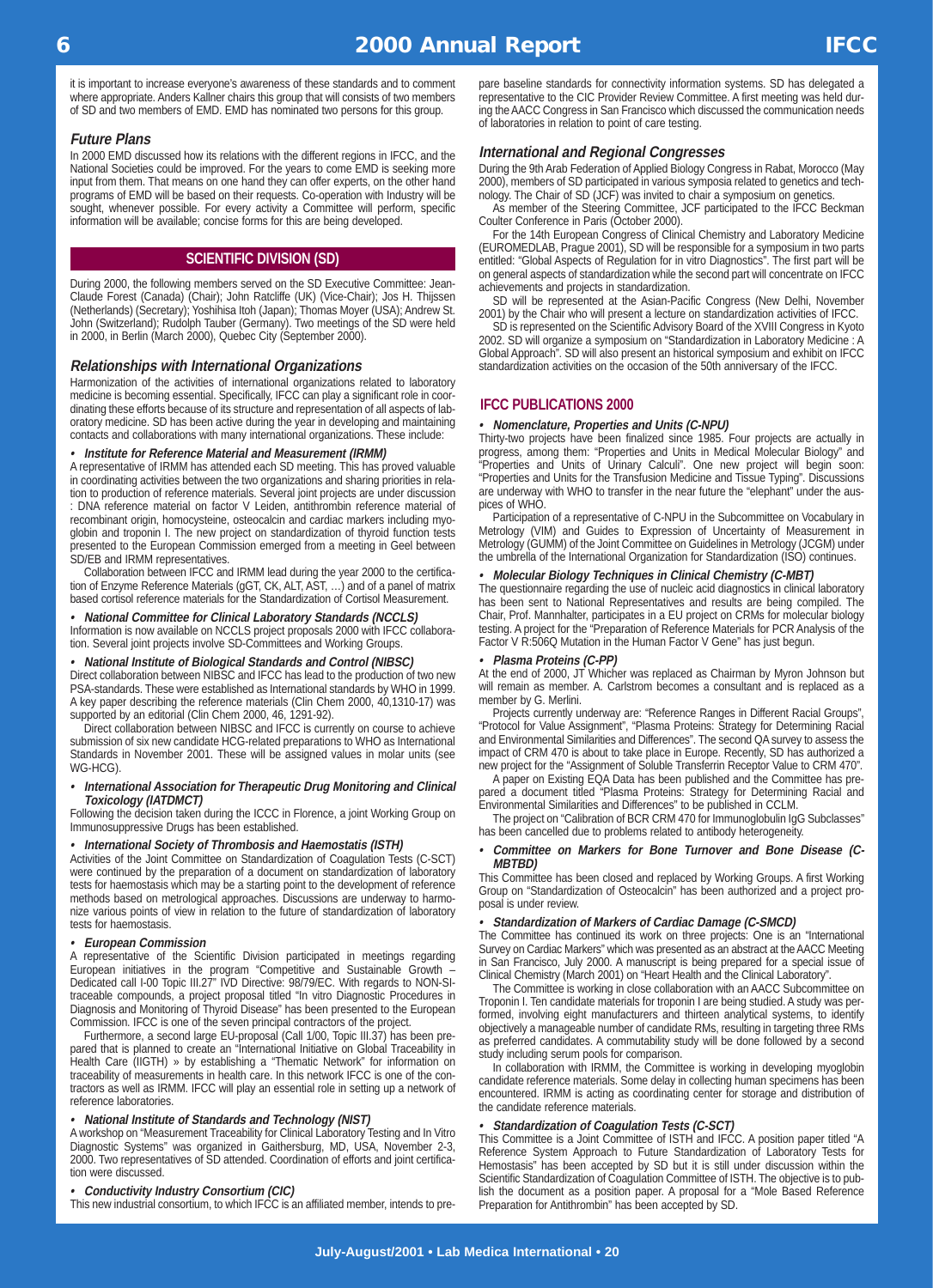### **•Calibrators in Clinical Enzymology (C-CCE)**

This Committee is the continuation of a previous Working Group (8.3.21) on the same subject. The Committee is under the co-chairmanship of Lothar Siekmann and Gérard Férard. This newly formed Committee has conducted and completed in collaboration with IRMM certification of Reference Materials for a series of enzymes (LDH, gGT, ALT, AST, CK, …). The Committee has also drafted New 37ºC Recommendations for measurement of catalytic concentration of enzymes. The manuscript will be soon reviewed by SD. The Committee coordinates activities of a Network of Reference Laboratories on Enzymes.

# **WORKING GROUPS**

### **• Selective Electrodes (WG-SE)**

- During the year, the Working Group has been involved in five projects:
	- 1. Recommendation for measurement of and conversions for reporting ionized chloride by ion-selective electrodes in undiluted serum, plasma or whole blood.
	- 2. Guidelines for the measurement of the substance concentration of ionized magnesium by ion-selective electrodes.
	- 3. Recommendation on reporting results for blood glucose.
	- 4. Revision of the pH document taking into account new buffers for calibration.
	- 5. Manufacturing of reference material for ionized magnesium.

Two documents for publication on the IFCC Website have been approved by SD: one on "Determination of ionized calcium" and the other on "Reporting sodium and potassium measurements by selective electrodes in undiluted serum, plasma or whole blood" A manuscript titled: "Reference Measurement Procedure for Substance Concentration Determination of Total Carbon Dioxide in Blood, Plasma or Serum" was also received and accepted by SD.

### **• Reference Methods for Apolipoproteins (WG-MA)**

This WG serves as a repository for WHO-IFCC 1st International Reference Reagent for Apolipoprotein A-1 and B. It is reported that the supply is now getting low and that the preparation of a new set of WHO-IFCC apolipoprotein A-1 and B first international reference reagents should be considered.

### **•Standardization of Human Chorionic Gonadotropin (WG-SHCG)**

This important project is close to its aims of submitting six candidate HCG-related preparations to WHO for ratification as International Standards. NIBSC has coordinated the amino acid analyzes, from which values will be assigned in molar units, and the International Collaborative study, from which immunoassay and bioassay values will be compared with present HCG standards and stability assessed. In addition the preparations in serum base have been evaluated in the UK External Quality Assessment Scheme. Final documentation is anticipated in the near future to meet the target for ratification by WHO in November 2001. A poster will be presented at Euromedlab 2001. If and when these preparations are accepted as International Standards, a major educational and publicity exercise will be required to encourage their adoption worldwide.

A decision is still pending on the fate of the materials 'excess' to standardization requirements. These materials are stored at NIBSC, awaiting ampouling, when information on the market requirements is available.

### **• Standardization of LP(a) (WG-LP(a))**

The IFCC lipoprotein(a) standardization project aims to improve Lp(a) measurement in clinical laboratories by introducing a secondary Lp(a) reference material for use by manufacturers of diagnostic assays. The Working Group uses the selected reference material for Lp(a) (PRM 2B) to assess the comparability of Lp(a) values between different methods after uniform calibration. The study indicates that apo(a) size polymorphism is the main cause of poor comparability of Lp(a) values between methods. The WG concluded that the material has the characteristics of a suitable reference material with minimal matrix effects. Documentation is being prepared to submit a proposal for recognition of the material as reference material.

### **• Standardization of HbA1c/Glycohemoglobin (WG-HbA1c)**

The IFCC established the WG-HbA1c with the goal of developing a scientifically based reference system that will act as the basis for ultimate standardization of all HbA1c assays. In their continuing project on the standardization of HbA1c, the Committee has succeeded in defining the analyte, in producing a primary reference material and in establishing two reference methods that have now been evaluated and accepted by an international network of reference laboratories. Discussions about transfer protocols, clinical studies and worldwide implementation have started. The Committee has proceeded to the evaluation of the Stability of whole blood panels for method comparison (Florence II study). Pools of blood and single donations have been used. The IFCC reference methods compared well with routine methods of different manufacturers, using the pools as calibrators. The draft document for the HbA1c reference method has been forwarded to SD, is reviewed and will soon be voted upon.

Secondary reference materials: The Working Group is now considering the preparation of secondary reference materials. The lyophylized hemolysate appears to be superior to frozen whole blood preparation with regard to matrix effects and would therefore be the best candidate. The intention is to develop eight pools in the range of 4-12 % HbA1c.

Reference range studies are currently underway. This is the first attempt to measure HbA1c in reference samples from different sources. Results will become available soon.

### **•PSA Standardization (WG-PSA)**

This Working Group has completed its work, WHO having officially approved the two preparations as International Standards. SD-IFCC thanks NIBSC for its collaboration as well as Prof. Stamey for his exceptional input to this project.

### **• Standardization of Cortisol Measurement (WG-SCM)**

The IFCC Working Group for Standardization of Cortisol Measurement has prepared and validated the panel of matrix based cortisol reference materials for the standardization of cortisol measurements (IRMM/IFCC 450). The panel consists of 35 sera obtained from single blood donations with values assigned by ID GC/MS. As a final task, together with IRMM, the WG agreed the accompanying documentation, the first example of an IRMM/IFCC certificate.The Working Group has now completed its task.

### **• Patient Sample Identification (WG-PSI)**

The aim of this WG was to explore the critical areas of sample misidentification as part of the analytical process. After three years, the WG has completed its work. It has prepared a document related to the problem of patient/sample identification in collaboration with the Technical Committee on Medical Informatics of CEN (TC 251). The document is titled: "Safety Procedures for Identification of Patients and Related Objects".

### **• Nanotechnology (WG-NT)**

The name of this WG has been changed from Micro- to Nano-technology. The recruitment of members and associate members has continued. The WG has begun to assemble a database on microarray chips to cover the period up until the end of 1999, which contains over 600 references. Corrections and cross-checking of the material received and final literature search are underway. This compilation will be published as a current awareness article as a prelude to a review of this topic.

### **•Standardization of Osteocalcin Measurements (WG-SOM)**

This WG will focus on standardization of osteocalcin measurements and will work in close collaboration with other organizations such as IRMM and NCCLS. The WG Chair and one other member serve on the NCCLS Subcommittee on Biochemical Markers of Bone Disease, in addition to the Vice-chair SD.

### **• Laboratory Practice Guidelines on Monitoring Immunosuppressive Drugs (WG-MID)**

This WG is a joint activity with IATDM. WG-MID will prepare practice guidelines for laboratory scientists seeking information on methodology and for clinicians seeking information on the values given by the various assays, together with the interpretation of the results. Guidelines will be confined to cyclosporine, tacrolimus, sirolimus and mycophenolate. The order of preparation will be: 1. Cyclosporine (which will be used as a model for the other manuscripts), 2. mycophenolate, 3. sirolimus, and 4. tacrolimus. Format of the reports will be standardized. The cyclosporine manuscript is due to be completed before the end of the first quarter, 2001. Remaining manuscripts will follow on six month intervals.

**• Standardization of Total Plasma Homocysteine Measurements (WG-SHM)** This newly formed WG is composed of representatives of CDC and NIST. The possibility of creating a formal link to a Subcommittee of NCCLS on the same topic is under discussion. The first meeting of this WG will be in June 2001 in Italy.

### **SURVEY**

SD conducted a survey amongst the national representatives and the corporate members on priorities for reference materials. This resulted in a list clearly pointing to the fact that choices should be made on basis of the needs. A total of 42 individual participants responded. Based on the received questionnaires, a frequency order of most important compounds requiring standardization can be made, resulting in HbA1c having the highest priority (23 responders) and troponins the second place with 17 responders mentioning its importance. C-reactive protein, PSA and TSH have been named 6 times and cholesterol HDL/LDL and enzymes 5 times. The results played an important role in the choice of the project proposal to the European Commission.

# **CONFERENCES**

The second IFCC /Roche Conference took place April 16-19, 2000, in Kyoto, Japan. Its topic was "Human Genomics: The Basis of the Medicine of Tomorrow". A successful IFCC Beckman Coulter European Conference was held October 12-14, 2000, in Paris. The title of the Conference was "Frontiers in Molecular Basis of Disease: Cell Biology of Neuronal Dysfunction".

### **IFCC PUBLICATIONS 2000**

**The following publications appeared in 2000 as a result of IFCC projects. A number of other papers are in progress and may be available through the IFCC Web Site.**

- Oosterhuis WP, Niessen RWLM, Bossuyt PMM, Sanders GTB, Sturk A. Diagnostic value of the mean corpuscular volume in the detection of vitamin B12 deficiency. Scand J Clin Lab Invest 2000;60:9-18.
- Oosterhuis WP, Niessen RWLM, Bossuyt PMM. The Science of Systematic Reviewing Studies of Diagnostic Tests. (Review). Clin Chem Lab Med 2000;38:577-588.
- Watine J. Prognostic evaluation of primary non-small cell lung carcinoma patients using biological fluid variables. A systematic review. Scand J Clin Lab Invest 2000;60:259-73.

**FOR MORE INFORMATION ON THE IFCC CONTACT: IFCC Office •** Via C Farini 81, I-20159 Milano, ITALY **Tel**: (39) 02-6680-9912 • **Fax**: (39) 02-6078-1846 **Email**: ifcc@ifcc.org • **Web**: www.ifcc.org